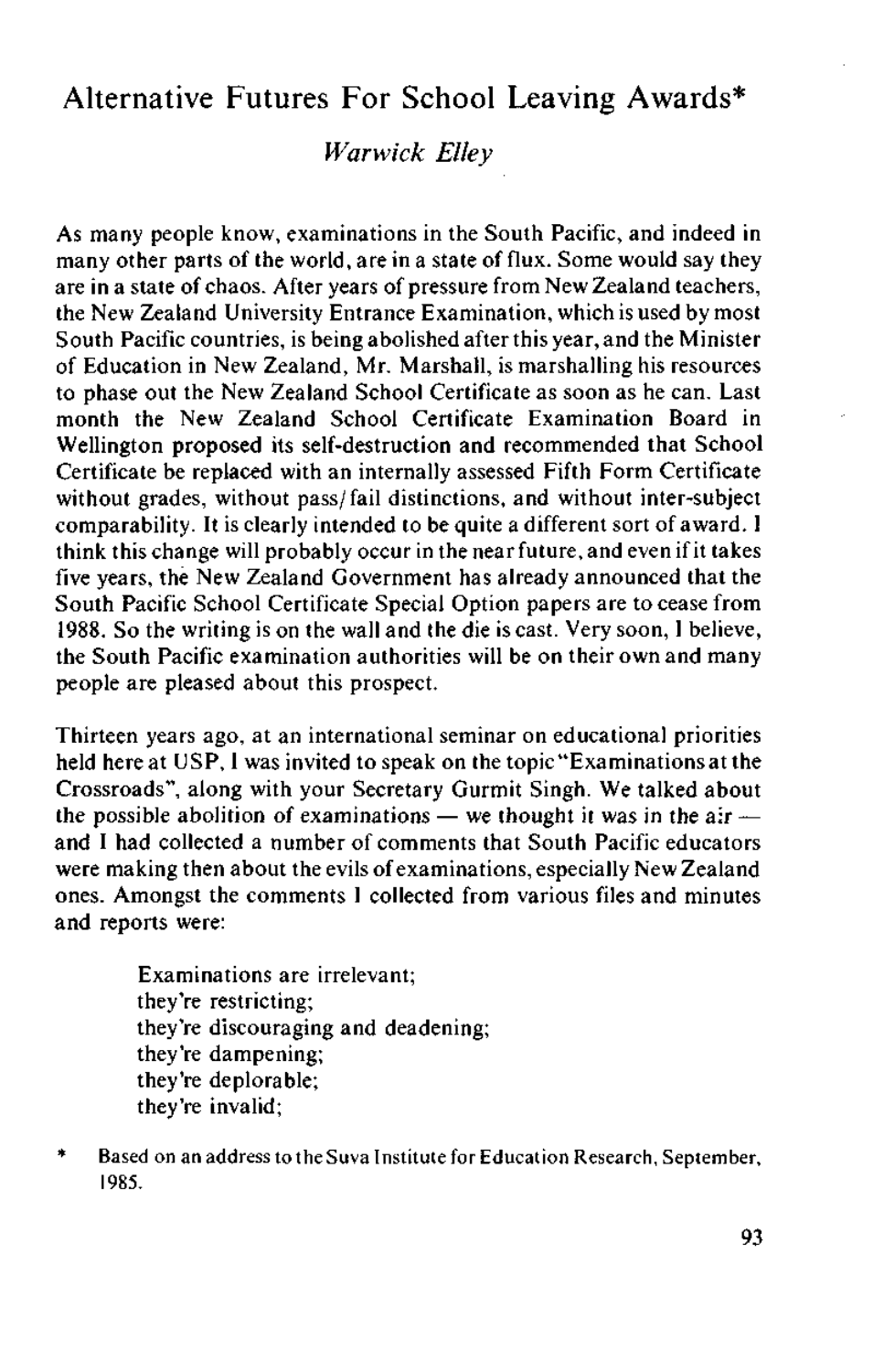they're distorting; they're an obstacle to progress; they're cruel.

One seminar speaker described external examinations as 'fire extinguishers' — putting out fires lit by teachers in the children's minds. Now, if even half of these criticisms of examinations have any truth in them, then it is incredible that we have clung to them for so long. After all, Canada abolished them in the early 70s; most Australian states did likewise, about the same time, and the abolition movement still seems to be spreading there. New Zealand has experimented with a variety of procedures for internal assessment, for school-based assessment by teachers, but a very conservative Minister of Education resisted the campaign to abolish examinations for an incredible nine years.

However, as in all contentious issues, there is another side to the story. The debate over examinations has been fought out in a variety of ways for several generations, but I believe it is really a debate between those who wish to centralise educational decision-making and those who would rather decentralise. The centralists say we must have common standards, we must have justice for all, we must have international credibility. An examination is impartial, it is equally fair for all students, it is sat under identical conditions for all and it ensures that certain topics are studied and mastered. When there is selection for scarce places, it is a fair and just system, regardless of race, sex, religion or economic circumstances, and it is acceptable to employers and to tertiary institutions. That, briefly put, I think is the main case for centralising examinations for school-leaving awards.

The decentralisation case, by contrast, is based on the view that assessments are best made at the local level, by the teachers who know the students best; the ones who work with them day in and day out throughout the year. If I teach a group of academically-inclined youngsters in a large city school, then I should be able to give them a course that is suited to their needs and aspirations, and assess them on what we have studied. If you teach a rural group with different needs, and ability levels, then you should adapt the curriculum to suit them, and assess them according to that course. The distant anonymous examiner can make no allowances for these differences. Everyone is expected to cover the same ground, at more or less the same pace, or the examination will not be valid. Furthermore, it is argued, that big three-hour, one-shot examination, that all-your-eggs-in one-basket assessment is often an unfair and panicky experience, resulting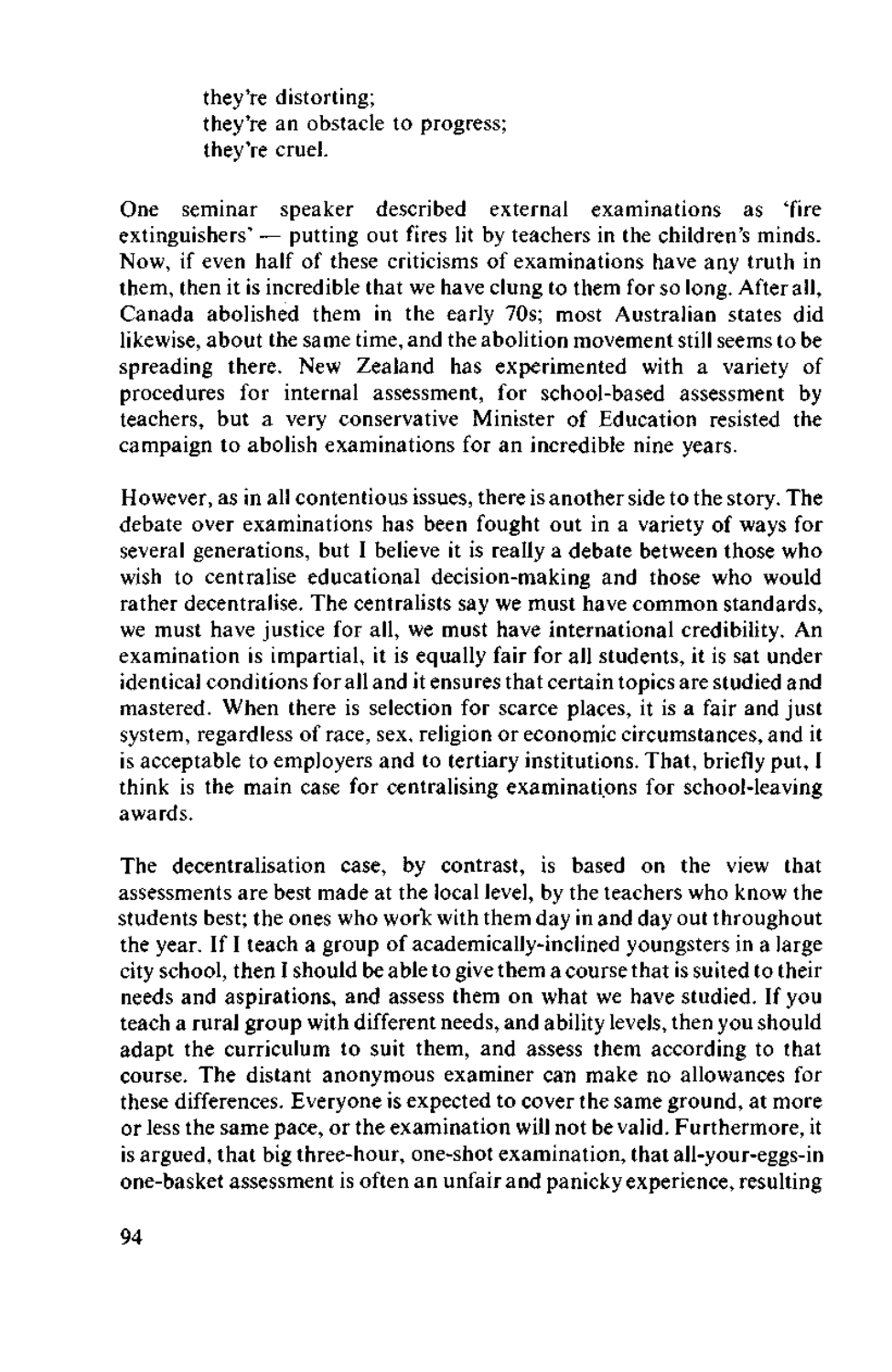in a much blunter instrument than say a series of tests, essays and assignments, field reports, oral presentations or whatever else is part and parcel of a good course. I can show you evidence that two assessments made on two separate days are more reliable than one, and that three are more reliable than two, and so on.

So, following this line of argument, the New Zealand examination authorities have followed the Canadians and the Australians and they have opted for internal assessment for school-leaving awards at Form 5 and Form 6 levels. However, before you say, why not follow their example, and climb aboard the abolition bandwagon, I think we have to note some differences between these metropolitan countries and the South Pacific. Remember that selection is not normally a problem in these metropolitan countries; all or nearly all children can find places at the next level of education. This reduces greatly the pressure on teachers to favour certain students. Remember too that education has been free and compulsory in most of these places for generations, whereas most Pacific Islanders still have to make sacrifices and to pay for the privilege. This inevitably puts pressures on teachers who make internal assessments. Remember too that many teachers in Australia and New Zealand have received more training and qualifications, and that most have had several years of experience of internal assessment under their present accrediting system for University Entrance. Moreover, there are racial and kinship pressures to consider; pressures for favouritism; and they are probably less in evidence in metropolitan countries than they are in the South Pacific.

So, much as I like the ideals of internal assessment, 1 suspect that in the Pacific Islands we are not ready for it in 1986. The pendulum is not poised to swing that far yet. I think it is worth remembering too that at the one point in the system where there is some selection in metropolitan countries (i.e. at entrance to university), there is usually an examination. New Zealand examiners look as though they are going to retain their Form 7 bursary examination; in Australia, most of the States have kept one examination that counts for 50% at Grade 12 level, the last year of high school, and in Canada, (I was in Canada looking at their system last year), they have had internal assessment for more than a decade but three provinces (British Columbia, Alberta and Ontario) have recently reintroduced an examination at Grade 12 level (i.e. at the point of entrance to university) — an examination that counts for  $50\%$ . So there is still an examination at the point where there is a need for a just and reliable selection mechanism.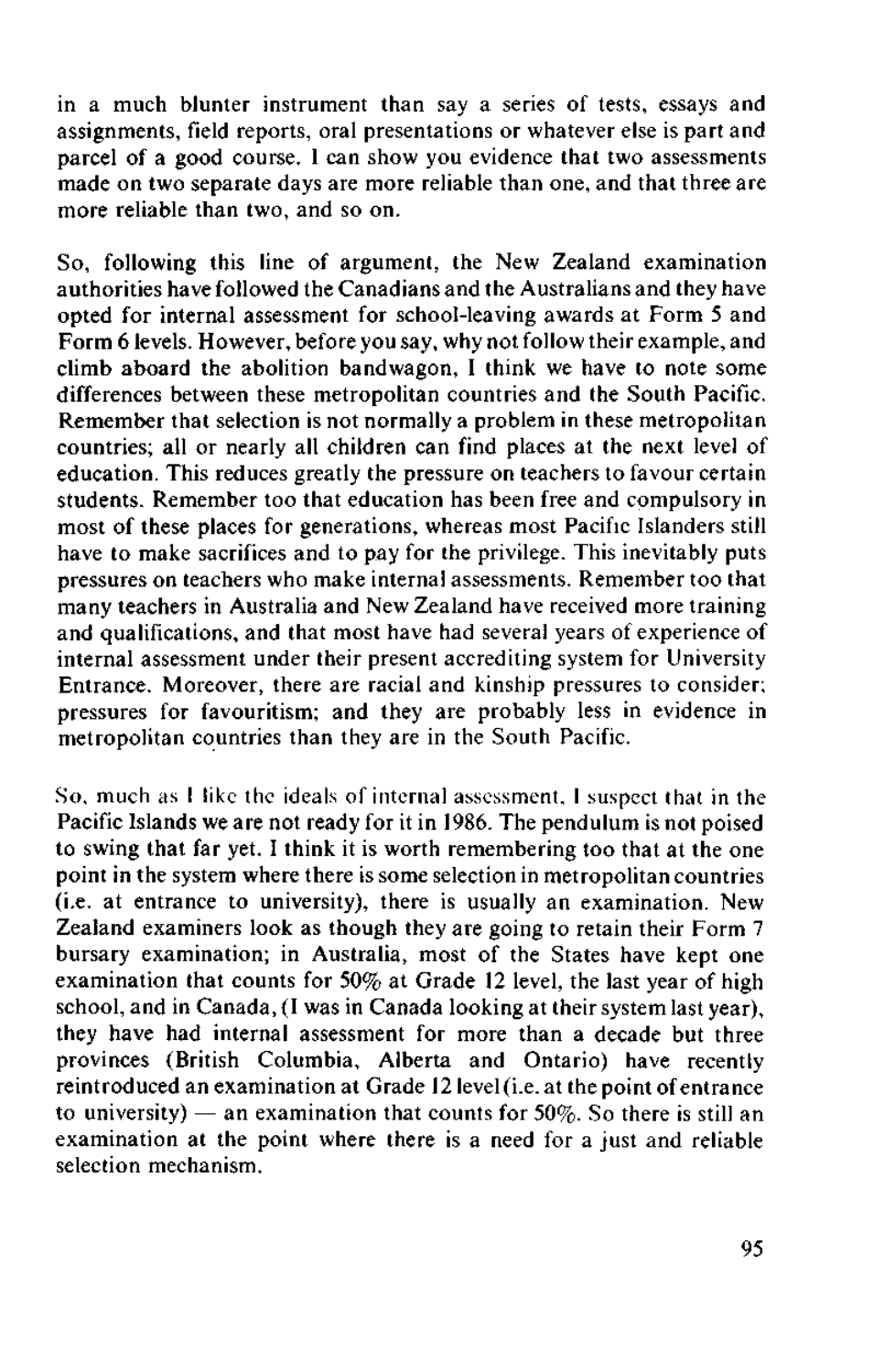As New Zealand is phasing out of the South Pacific examination scene, this is the time for reconsideration. It seems to me that it is time now to give the pendulum a definite push towards the decentralisation end of continuum. After all, there has been a huge distance between the examiners and the pupils for our School Certificate and University Entrance. It is a long way from distant Wellington to Suva, to Tarawa, to Vila, to Apia and to Nuku'alofa. Most of us would agree on the weakness of a centralised New Zealand external examination that has standardised all Pacific syllabuses in the one inflexible mould. We have a golden opportunity to do some decentralising, to develop more locally relevant prescriptions and to give local examiners more freedom and more responsibility.

What do the Ministers of Education around the region feel about this opportunity? I have visited seven countries in the region in the past six weeks and discussed the issue with senior officials in Ministries of Education and a number of teachers and principals. Some leaders regard the challenge with smiling confidence and joyous optimism. Regrettably, these positive emotions do not always seem to be shared by their subordinates, in particular by classroom teachers. They worry about examination policies, the standards of examinations and international credibility; they worry about nepotism in high places, the scaling procedures that are going to be used and about mistakes in reporting. These anxieties will be lessened, I believe, with the training and back-up support that are being offered by the South Pacific Board for Educational Assessment. The Board's reputation in the islands I have visited is high, and is improving now that the Ministries of Education can see what the Board can do. Indeed, the requests for their services over the next year or two are increasing rapidly.

So, assuming that New Zealand is finally withdrawing its examinations, and assuming that full internal assessment is not realistic at the moment, what are the options for the nine countries that have used these examinations for the past three decades? Before I spell out a few possible scenarios and get your opinions, I should raise one or two more basic principles for your consideration. Just what are the desirable criteria, the desirable qualities of examinations for school-leaving awards? What do we have to aim at? What criteria should we keep in mind?

First, it seems to me that local examinations should reflect the curricula of country and the cultural aspirations, as far as possible. Examinations for those who are staying in the islands should reflect local culture, local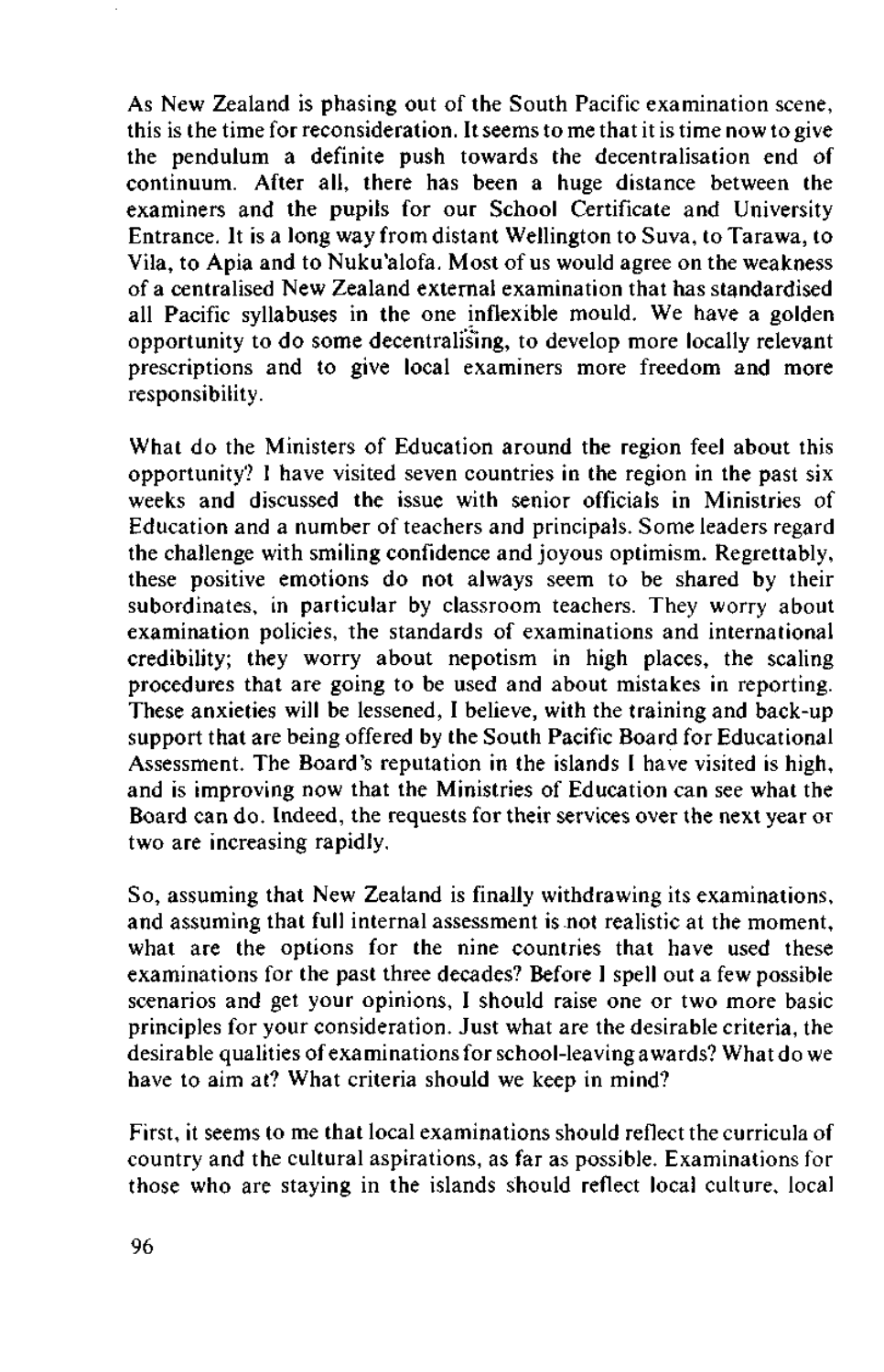language, local history, local geography  $-$  not to the exclusion of the rest of the world, but the emphasis should become less Eurocentric. Of course, this is more important in some subjects and at some levels than others. There is no way you can adapt Archimedes' principle to fit Fijian circumstances, and as far as I know there is no Samoan version of Pythagoras. The case for local input is greater in arts than in science.

Furthermore, I believe it is more important to have local content at Form 5 level than at Form 6 level. In most countries in the region Form 6 students, the academically motivated minority, have their sights set on further studies, usually overseas, so they prefer the kind of course that will best help them to prepare for university, whether in Suva, New Zealand, Australia, PNG or wherever they intend to study.

Another important criterion to keep in mind is that the examinations have to be competently constructed, marked, scaled and reported. The resources available to achieve this in most of the islands outside Fiji are still rather limited. Many of the students who took ED 354 under Subhas Chandra, Gurmit Singh, myself and others, are in key places, but many more have moved to higher posts, to responsible positions outside the education sector. In this context the South Pacific Board for Educational Assessment is helping with the training of local markers, the analysis of results and so on. But the Board has an establishment of only two professional officers, so they cannot be in all places at once. There is clearly a problem in this respect. However, if this important criterion, quality, can be demonstrated to be present, then I think the other principle, international credibility, is more likely to be attained. The University Entrance credential from New Zealand is accepted in Fiji, Australia, UK, indeed almost anywhere. Who is going to accept a UE qualification from Tonga or Tuvalu or Vanuatu? USP, as you know, has been accepting school graduates from Solomons, Kiribati and Vanuatu without NZUE. The outcome of this policy has not always been satisfactory, judging by figures I have seen. Students are arriving here without adequate preparation for certain courses. Furthermore, I have been told discouraging stories about Pacific Islanders who go to Australia and fail in large numbers, and some who go to New Zealand and do the same. I think metropolitan countries generally are wary of accepting underqualified applicants, for reasons of their own, as well as for the students' self-esteem. So this international portability criterion cannot be ignored.

Bearing these criteria in mind, what would be a sensible policy for the future? I would like to outline three main models for the 1990s plus a few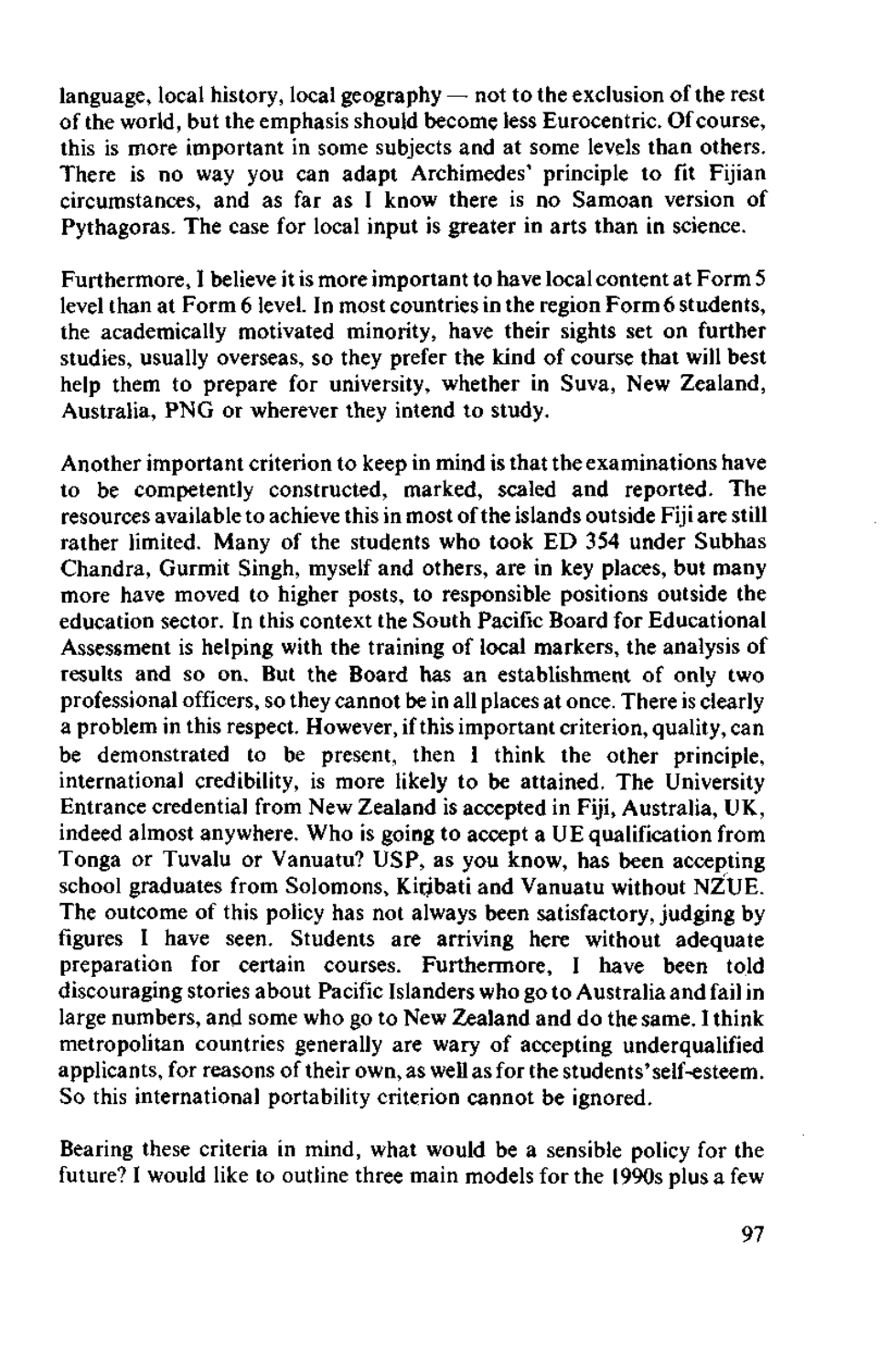minor variations on each, and seek your reactions.

Before I do so, it would be instructive to study Model I showing the present system of external examinations so you can see where we are moving from. At the moment each country in the region sets its own examinations below the School Certificate level. Sometimes it is at Lower Form 5; sometimes at Form 4 and sometimes at Form 3, Solomon Islands presents an exception, as it sets its own national examination at Form 5 level.



At present, the South Pacific Board for Educational Assessment (SPBEA), is giving support to examiners in most of these countries in moderating their standards and improving the quality of their examinations. This support is indicated by arrows in the diagram. Meanwhile, there is a regional Form 5 School Certificate and a regional Form 6 University Entrance and those are set from New Zealand. (See the bottom of Figure 1).

Let us now turn to the options for the future. These are still figments of our imagination but I think they should help the purpose of the discussion. It looks to me, with the announcement of the withdrawal of Form 5 and Form 6 examinations from New Zealand, that we are drifting towards a policy of "whole-hearted nationalism" for examinations at this level — Form 5 and Form 6. I am referring to this as Model 1. Thus, Western Samoa is planning to set both Form 5 and Form 6 examinations to replace SC and UE; Tonga is proposing to do the same. Fiji is planning to have a Form 4 examination. Fiji Junior will continue, and they have announced their intention to develop their own Form 6 examination. The Cook Islands is thinking of keeping its lower fifth form examination and developing a Form 6 examination, and so on. It appears as though we are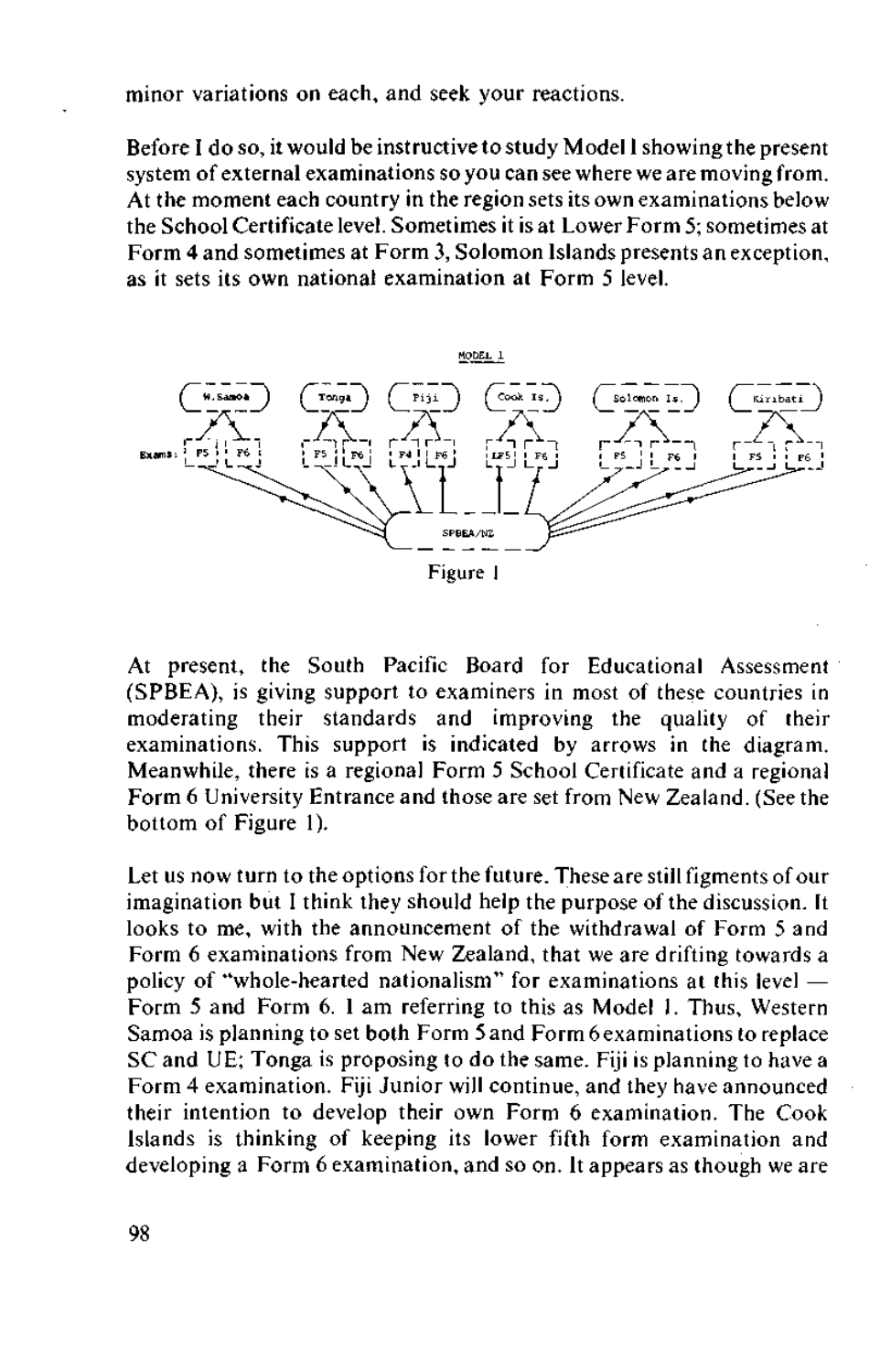producing a large series of independent examinations with very limited resources, and the South Pacific Board for Educational Assessment is expected to help service each one. With a staff of two it will be very hard for them to do this. Assistance could be provided by New Zealand in some cases, but the policy switch would be too abrupt in my view to meet the criteria spelled out above. However, unless a strong initiative is taken in the near future, I believe that this model will emerge as the examination system of the future. It has the obvious advantage that it would encourage the development of nationally relevant curricula and enable each country to set standards that are within the reach of a large proportion of school leavers. These are desirable criteria.

However, Model 1 suffers from several real disadvantages. It would put an enormous strain on the trained manpower resources of most countries, especially at Form 6 level, as well as on SPBEA staff who would be expected to be in 14 places at the same time, while still supervising attachments at home. It would result in a huge range of new examinations set each year, with slightly different emphases, different standards and different levels of reliability, and most of them would be unlikely to attract international recognition at the level where most countries want it — Form 6.



Figure 2

Model 2 is at the opposite extreme, what we could call "whole-hearted regionalism". Under this model we would replace the New Zealand Form 5 and Form 6 examinations with examinations prepared regionally by a unit — perhaps the South Pacific Board for Educational Assessment or USP. There would be one regional examination for Form 5 and one regional examination for Form 6, each including the whole range of subjects. Perhaps the South Pacific Board for Educational Assessment could become the examining authority. It is independent, it has expertise and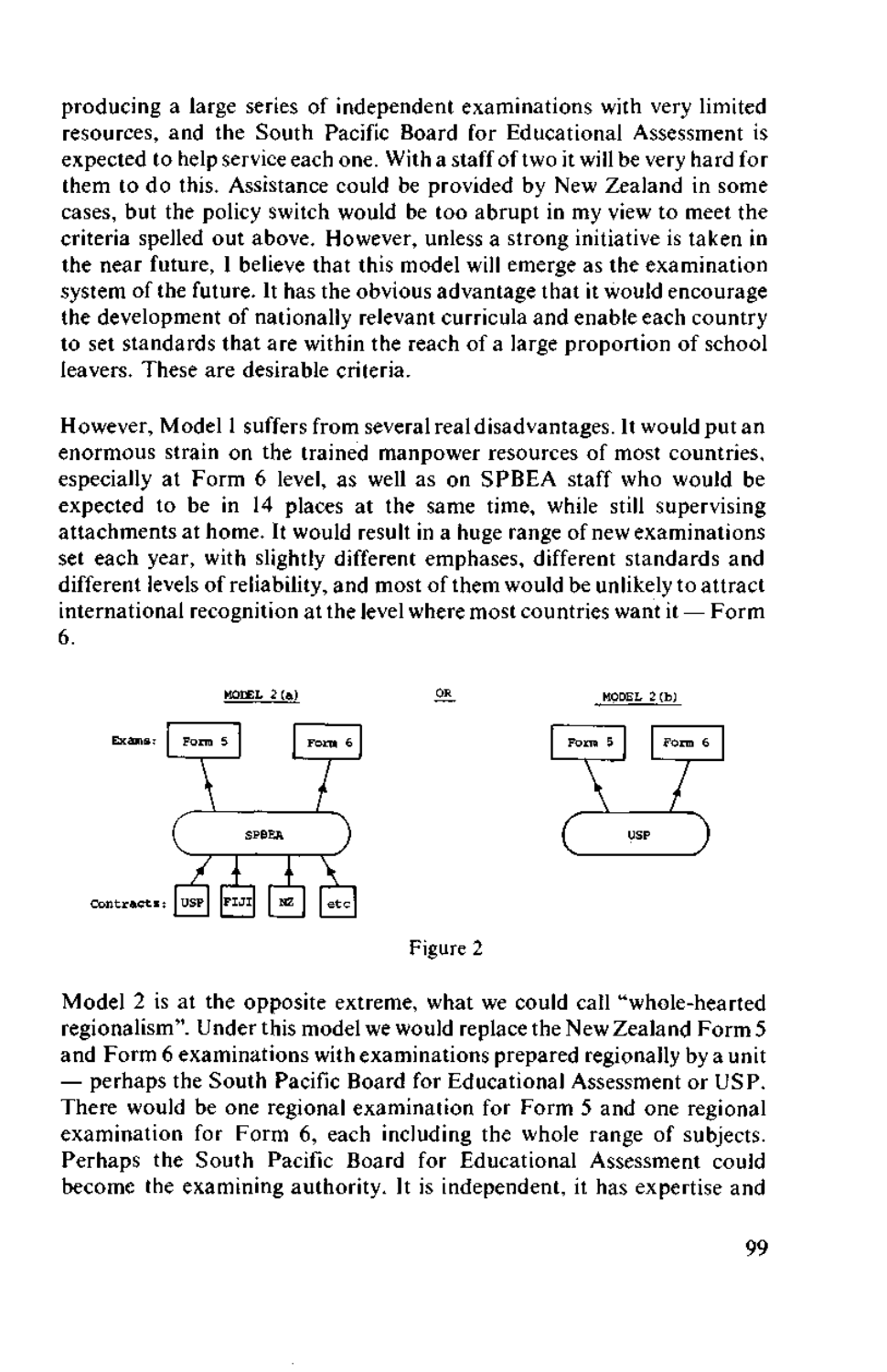experience in the region, but it does not have the staff to prepare separate examinations in English, Mathematics, History, Chemistry, Physics and so on. If the Board were to take on this responsibility it would need to be transformed into an examining authority, and would probably contract out to others the task of setting the examinations in those subjects for which it had no suitable people on the staff. Thus, examiners might be drawn from USP, Fiji schools or Ministry, or from other parts of the region, including New Zealand or Australia.

The main advantage of a whole-hearted regional model are that it would encourage the development of regional curricula and examinations at Form 5 and Form 6 level, it would ensure a common standard at each level which would probably gain international acceptance where required, and it would put less strain on the resources of each country. However, it now seems too late for such a model to gain acceptance. It might have worked five years ago, but it is not viable today. Several countries have made a public commitment to set national examinations, at least at Form 5 level, examination units are being established to undertake this task. Solomon Islands already has such an examination based on local syllabi; Tonga and Samoa have planned national examinations for Form 5, and Fiji has announced its intention to do without one. It seems that Model 2 is unlikely then to gain widespread support at present, whether controlled by SPBEA or USP.



Figure 3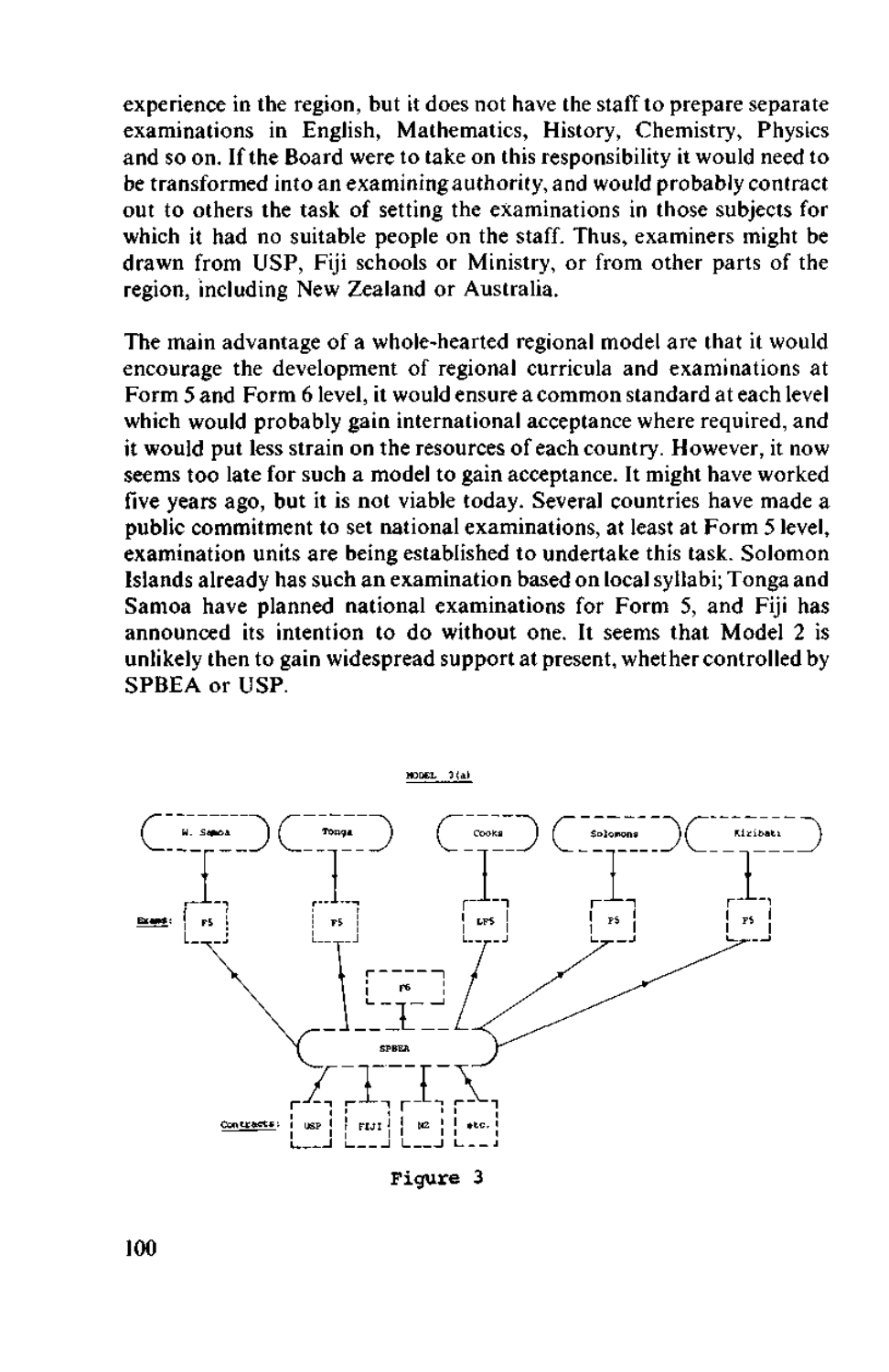

Figure 4



A third option, is what I refer to as partial regionalism. This model calls for national examinations at Form 5 level (or below), supported by the Board, and regional examinations at Form 6 level, under the auspices of a central organisation, such as the SPBEA (model 3a). Other possible candidates for such a central examining unit are USP (Model 3b) or a Fiji

Examinations Board (Model 3c).

101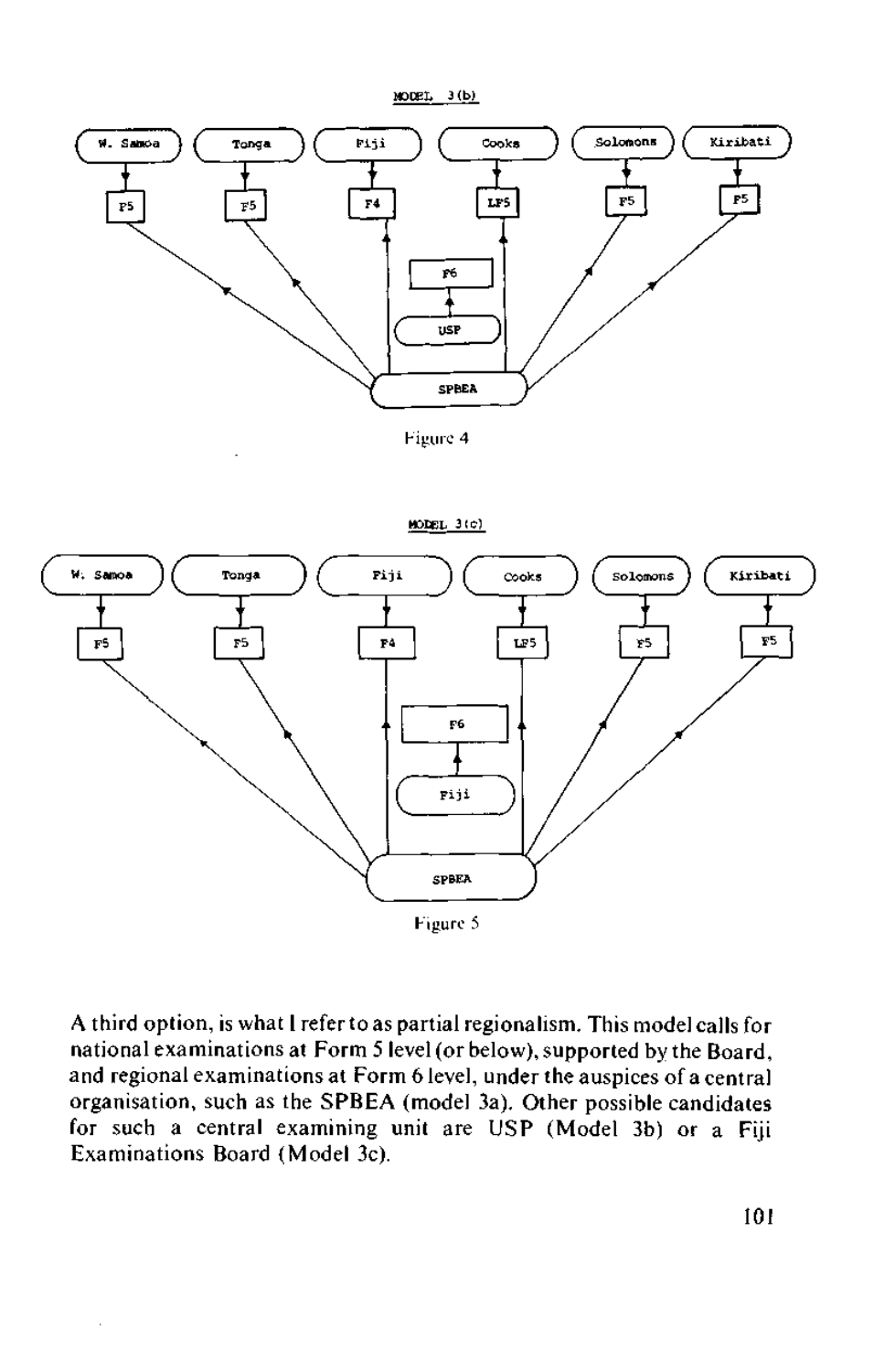From my discussions with many Pacific Islands' educators, I found considerable support for Model 3(a). The main advantages for such a model seems to be:

- 1. The national examination at Form 5 (or below in some cases) could still reflect local curricula, and provide a realistic goal for large numbers of students.
- 2. SPBEA could still train examiners and moderate standards for the Form 5 examinations.
- 3. International recognition is not as important at Form 5 as it is at Form 6.
- 4. The regional examination at Form 6 represents a more efficient use of scarce manpower resources in the region.
- 5. Most countries are planning Form 6 courses similar to those offered now for New Zealand University Entrance. There may be some changes in the prescriptions for History, Geography, Biology, and a few other subjects, but these are unlikely to vary much from country to country, as most are aiming to prepare students for further education. What variations there are can probably be accommodated by a system of optional questions in the examinations.
- 6. The standard of the Form 6 examinations would be the same from one country to another.
- 7. The Board is an independent, autonomous body without vested interests in any kind of programme, or any particular institution. Therefore, its examinations are more likely to gain international respect than are those of small island nations.
- 8. The costs and workloads should be less than-the provisions of Model 1.
- 9. The coverage of important prerequisites for university courses is more likely to be assured under the model than under Model 1. This matter is currently of much concern in USP Foundation Science and Mathematics courses, as a result of high failure rates amongst some island groups.
- 10. A regional body like the Board is more likely to attract funding from aid agencies for a co-operative endeavour than are each of the individual countries working separately.

The main disadvantages of this model is that the Fiji Government has announced its intention to work towards a national Fiji Form 6 Leaving Examination by 1988. If this plan is pursued, then the unit cost per student for the Board to run examinations for the remaining countries in the region would be considerably greater than if Fiji participated.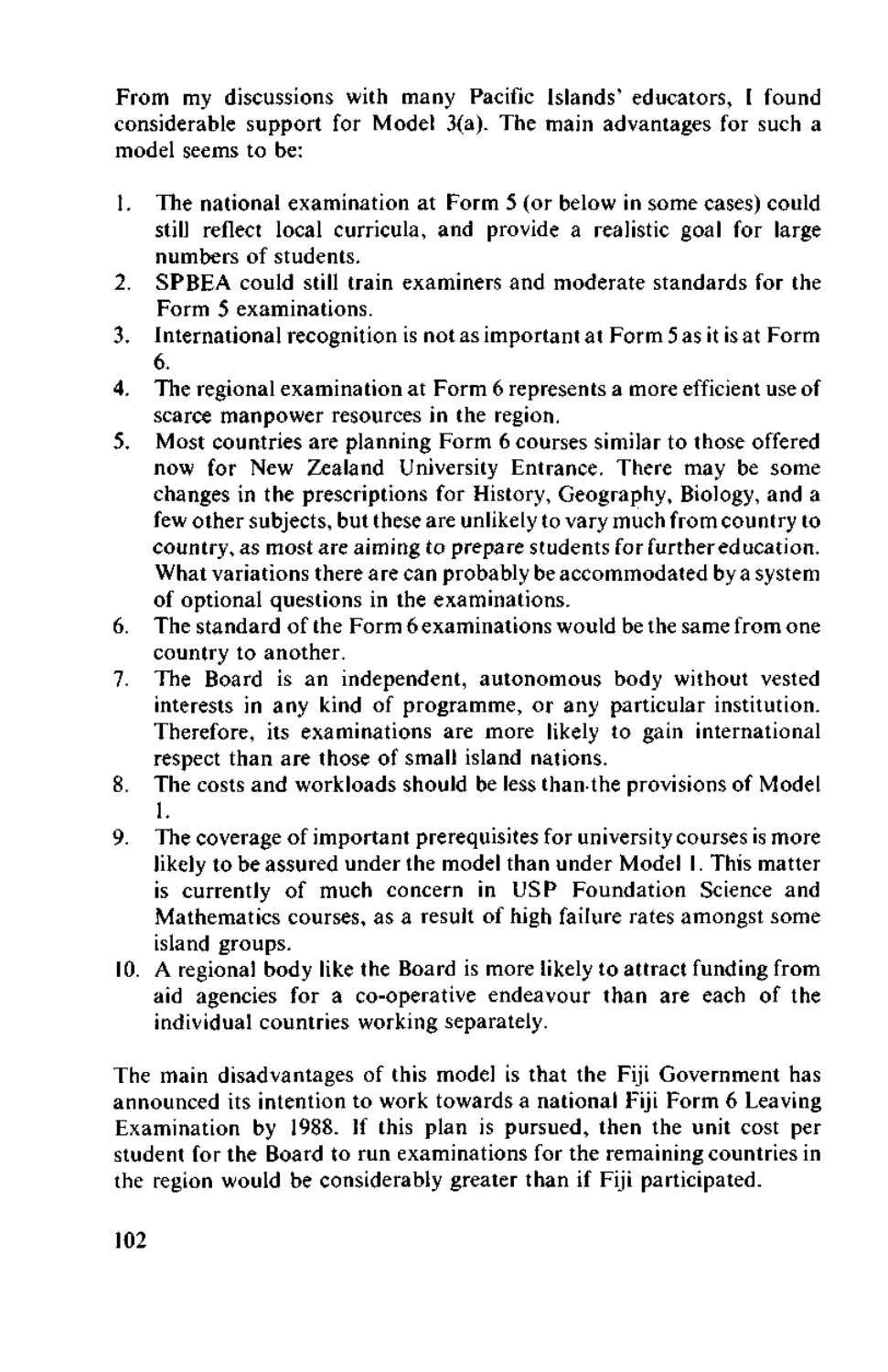The two main options which have had some minority support are 3(b) and 3(c), in which the central authorities for the regional examinations at Form 6 are USP and Fiji respectively.

If USP were invited by enough countries of the region to develop Form 6 examinations, I am assured by senior USP officials that they wold respond appropriately, but they would not wish to exercise an initiative in the matter. Some educators, outside Fiji, thought that the USP Preliminary Examinations, now offered through its Extension Studies Programme, might be adapted to suit the needs of member countries, and serve the function now performed by the New Zealand University Entrance Examinations Board. After following up the implications of this option, I believe that it is less viable that Model 3(a).

The main advantages are similar to those of Model 3(a). In addition, it must be said that USP has ready access to specialist staff in the major subjects. There are, however, several serious disadvantages.

- 1. There are still many people in the region, inside and outside USP, who **contend that the** University **should** avoid any role in setting **examinations at Form 6 level. Some object** as a matter of principle, in **case of restricting influences on curricula;** others on the ground that **university lecturers without experience** of school teaching are **unsuitable examiners for Form 6 students. I** believe these arguments **do carry weight.**
- 2. While some of the USP Preliminary courses are similar to those of the New Zealand University Entrance prescriptions (e.g. Mathematics), there are others which are quite different and are unlikely to prove acceptable in their present form for obtaining the recognition of school and university authorities outside the region. The English and History papers, for instance, are considerably different in content and level of intellectual demand.
- 3. The standard of the Preliminary Examinations, according to information I received, is lower than that of New Zealand University Entrance examinations in several subjects. This is not surprising. Extension Studies courses represent only 14 weeks' work at Form 6 level, generally **without** face-to-face contact; UE courses represent a whole school year, with 50-60 minutes teacher contact each day.

There may be other ways in which the University might participate in Form 6 examinations, but I doubt the wisdom of promoting Model 3(b) as it stands.